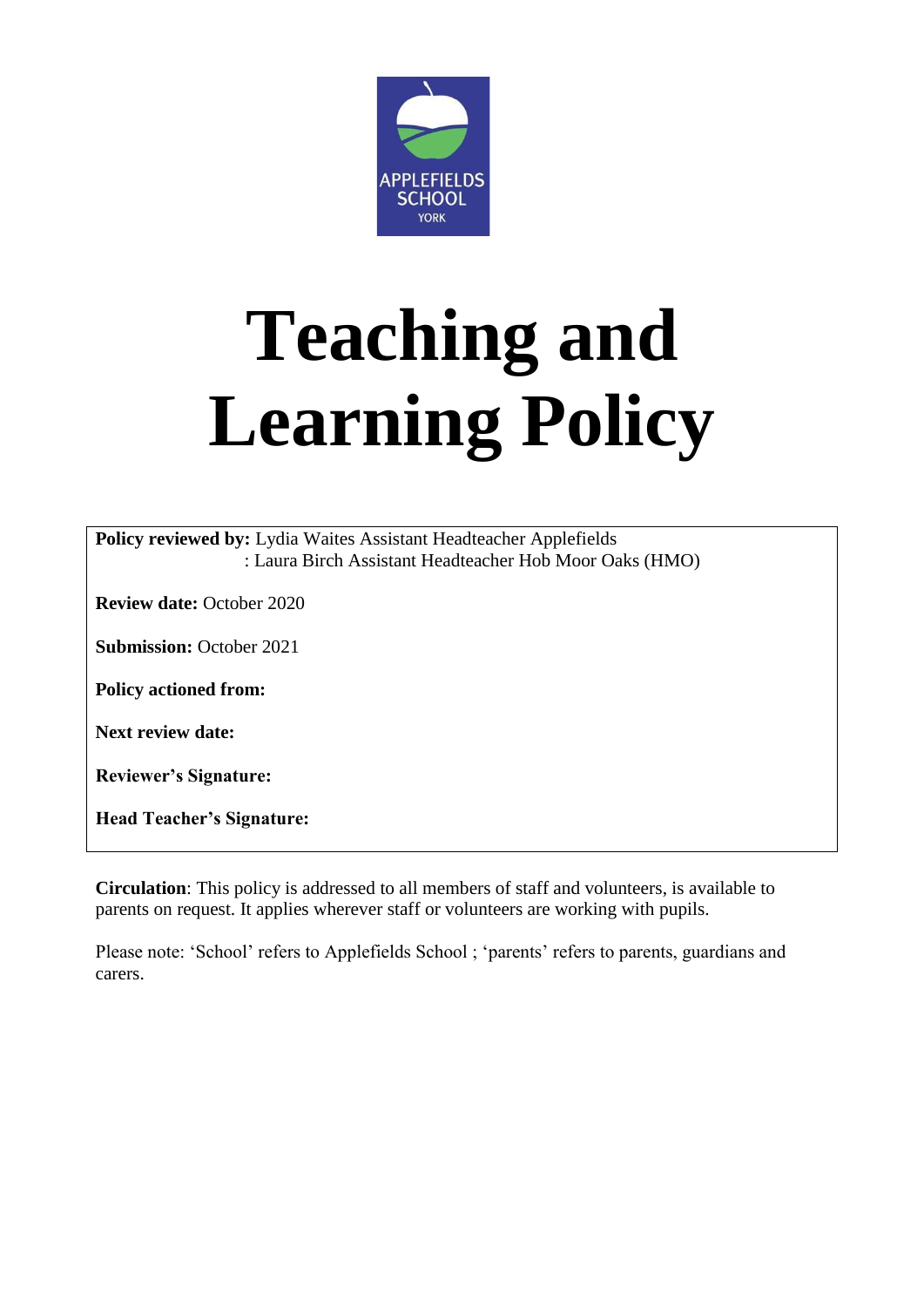## **Teaching and Learning Policy**

### **Contents**

- 1) Aim of the policy
- 2) Safeguarding
- 3) Equal Opportunities
- 4) Principles of Teaching and Learning
- 5) Organisation of teaching and learning
- 6) What does good learning look like at Applefields School?
- 7) Expectations
- 8) How we ensure the quality of teaching and learning?
- 9) Assessment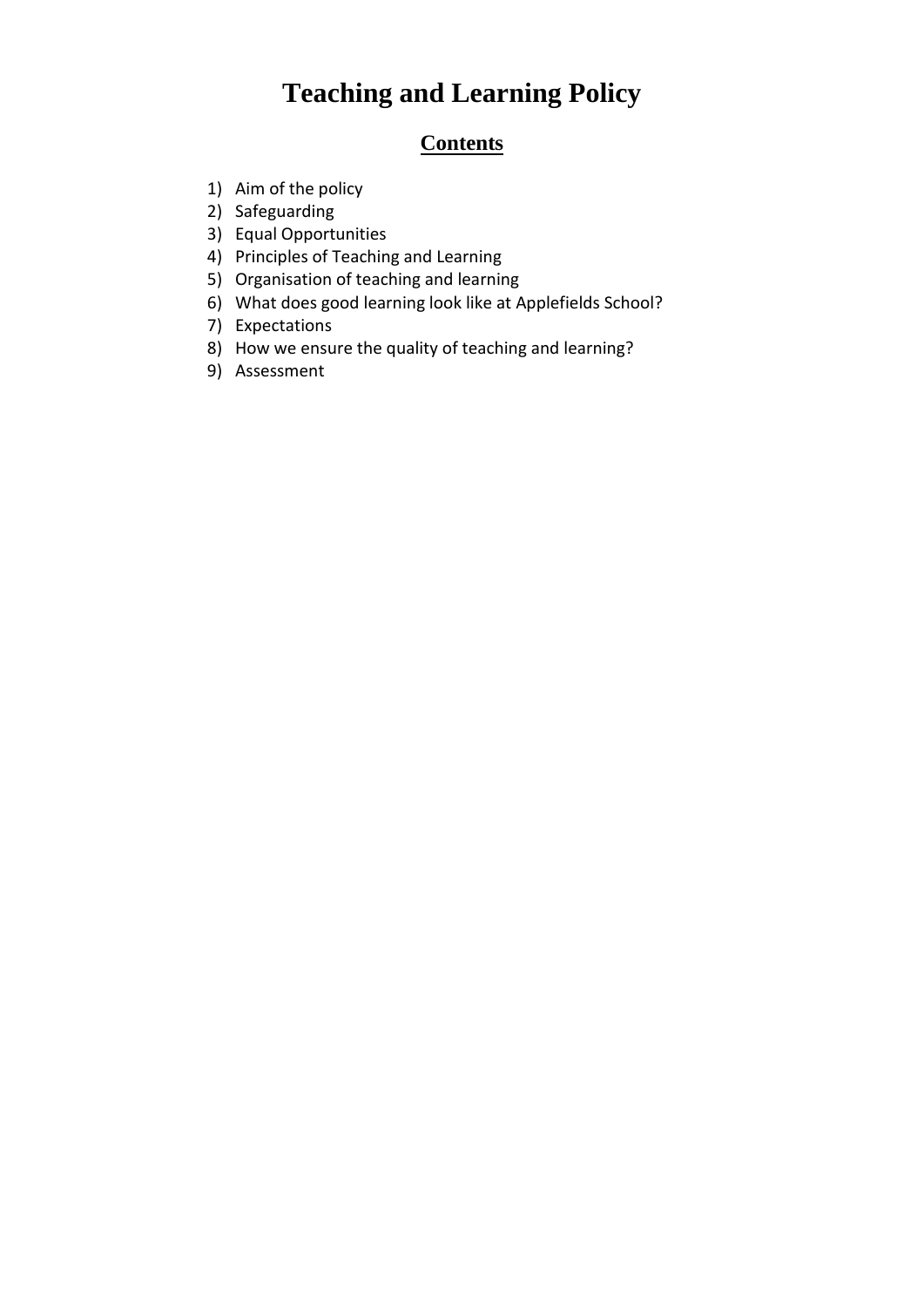#### Aim of the Policy

This document sets out the expectations, principles and strategies for teaching and learning across Applefields School. It recognises that pupils achieve well when there is high quality teaching and support.

The following diagram shows the interrelationship between planning, teaching and reviewing pupils work and forms the basis of this policy.



The aim for teaching and learning at Applefields School is to; have a long term positive impact on the lives of the students who come to our school and to enable all students to make progress in learning, communication, and independence.

Curriculum design and delivery is personalised and responsive to student needs identified within Educational, Health and Care Plans (EHCP). At Applefields, our students' learning needs are wide ranging. We have therefore developed four curriculums which are broadly in line with our local primary feeder school;

- Informal- *for students with profound and multiple learning difficulties*
- Semi-formal- *for students with complex learning difficulties*
- Formal- *for students who are working within the lower primary* curriculum
- Enhanced- *for students with significant barriers to learning and spiky profiles*

\*As our curriculum is highly personalised, students may dip into other curriculums. We have a comprehensive transition plan beginning at a child's year 6 EHCP working with HMO staff, parents and professionals to ensure students' secondary transition to a curriculum aligns to their primary experience.

At Applefields School the core of the education is what takes place daily in the classroom, specialist areas and through the use of the local community for extended learning opportunities. We operate on a primary model as this best meets our learners needs and is the most effective way for our students to grow in the broad areas of need in the SEN Code of Practice (2015);

- Communication and interaction
- Cognition and learning
- Social, emotional and mental health difficulties
- Sensory and/or physical needs

We are working towards best evidence based practice and the areas of focus for all staff are sharing good practice and personalisation in learning, this is in conjunction with HMO.

#### Safeguarding

All our pupils have a right to be safe in school and to learn in a friendly and supportive environment.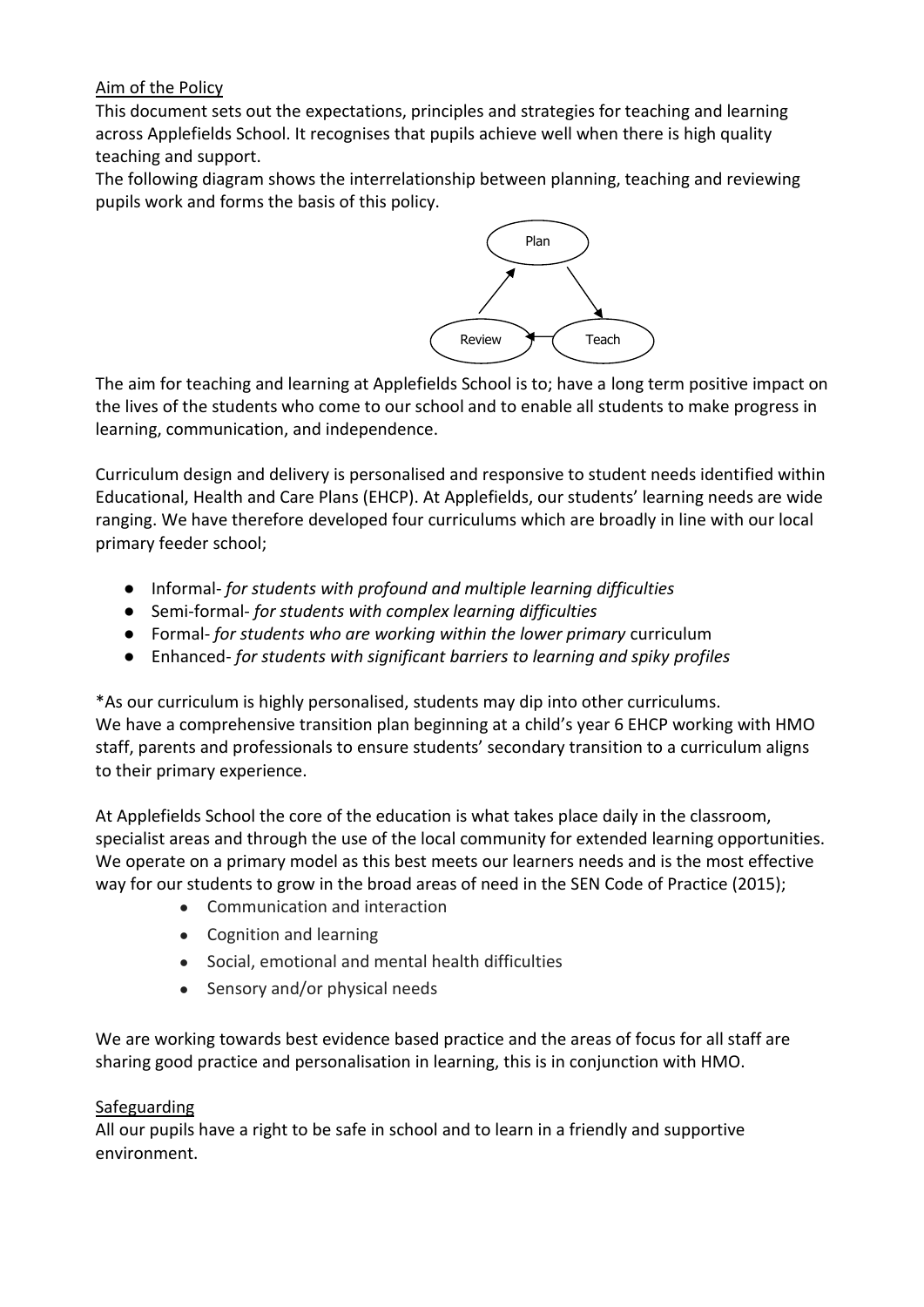#### Equal Opportunities

The delivery and content of lessons must be sufficiently differentiated to ensure all pupils can access and achieve. Teachers must take into account individual needs and stage of learning when planning and teaching lessons to ensure learning opportunities are provided which match pupils' ability, potential and need.

#### Principles of Teaching and Learning

We plan for and provide a rich and varied learning environment that allows our students to engage, explore and develop skills and abilities. We use available assessment evidence to identify preferred learning styles and take account of this in planning. In all cases our students are;

● Given the opportunity to learn through engaging in sensory exploration

● Encouraged to become active learners thinking about the ways they learn and that learning builds on existing concepts, skills and knowledge

- Encouraged to utilise preferred learning styles and learn at different rates
- Learning through practical first-hand experiences, including play and self-help skills
- Given access, for learners at all levels, to ICT supports
- Provided with opportunities to maintain and generalise engagement and skills
- Able to revisit learning in systematic and planned ways through structured teaching and learning and through planned play and exploration
- Allowed to learn from mistakes, which are accepted and used to plan for future learning
- Equally included in the full range of learning opportunities

#### Organisation of Teaching and Learning

We use our commitment to our vision and values to support effective classroom organisation, management of the learning environment and good outcomes for learning. There is a stimulating, welcoming environment where there is care, tolerance, security, praise and a high level of expectation associated with clear learning objectives. All our sites offer a highly specialised environment along with specialist pedagogy.

● There is cooperation and communication between students, staff, parents/carers, outside agencies and Governors.

- There is a safe, friendly and supportive environment
- Learners benefit from a consistently high quality of curriculum delivery and learning experience
- Achievement is celebrated and learners and their work is valued
- Learners are enabled to experience success and build self-esteem including learning to express their opinions / views (Pupil's Voice)
- The environment enables students to develop their communication skills through methods and approaches appropriate to their needs
- There are opportunities for learning to take place in a variety of situations and groupings both in and out of school
- The multi-sensory learning environment enables students to explore a range of cross curricular experiences using their senses
- Learning objectives are presented in small, structured steps to develop core skills and strategies
- Resources and materials are of high quality and are accessible to the students
- There is an emphasis on using the local community resources as a setting for learning

\*The key principles identified can only be achieved through good quality teaching.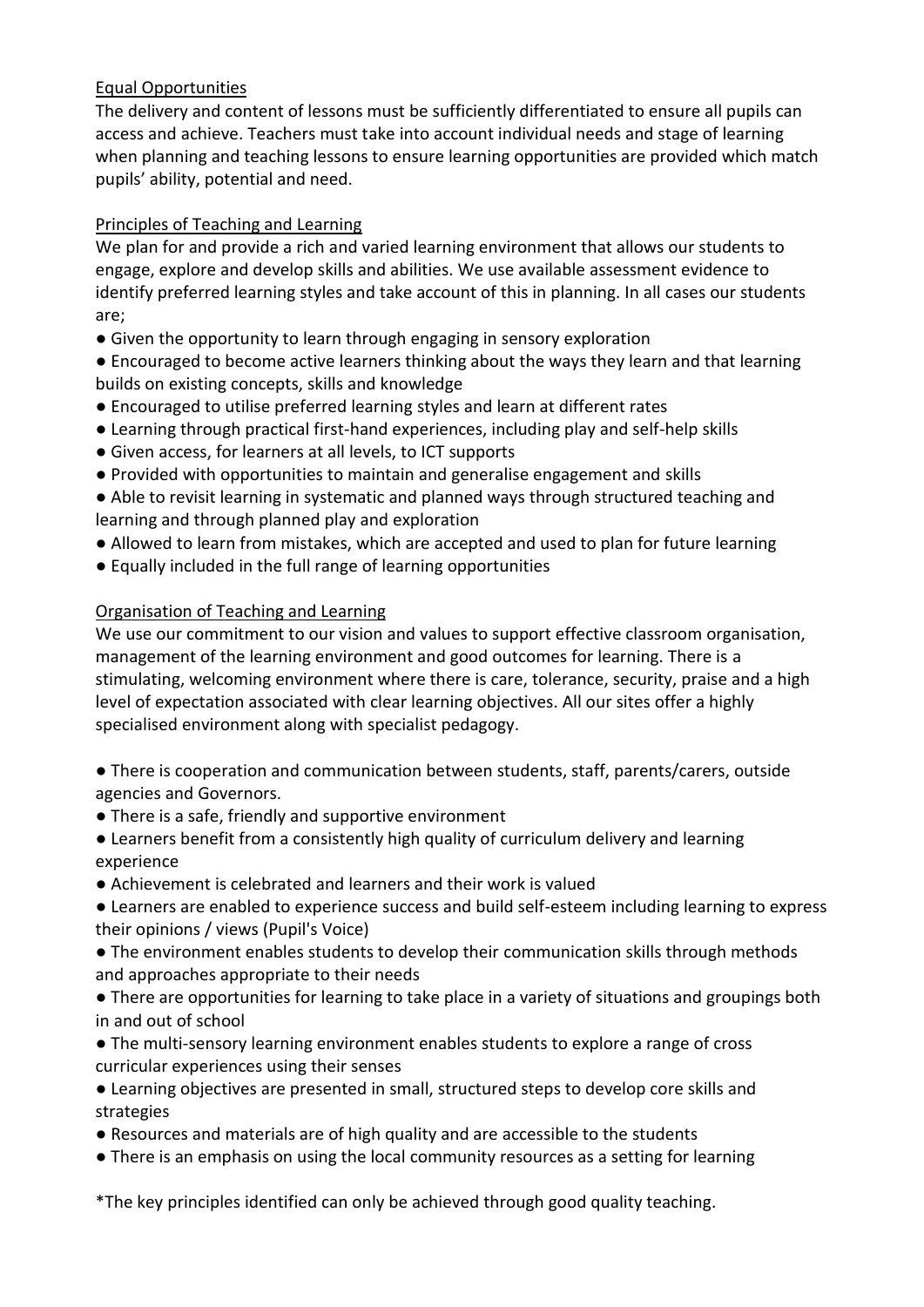What does good learning look like at Applefields School?

- Appropriate balance between practical, recorded and appropriately communicated activities
- Planned learning is matched to the identified needs of the individual
- Varied teaching styles and strategies are used to enable students to learn
- Teaching is based on the outcomes of baseline/initial and ongoing, assessment and evaluation
- Planning and preparation are undertaken effectively
- Consistent approaches are used throughout the school by all staff
- Time and resources are managed efficiently and effectively
- Technology is used as a key teaching tool for all students

● There are opportunities for the development of learner's interests and for the expression of creativity and use of imagination

● Teaching is planned and delivered within meaningful and purposeful contexts

● Well planned transitions – from primary to secondary, class to class, activity to activity, and from school to home

#### **Expectations**

All teachers should be familiar with the framework of professional standards which defines the characteristics of teachers at each career stage. These standards are statements of a teacher's professional attributes, professional knowledge and understanding and professional skills. Teachers should use these standards -

- To develop their own skills in teaching
- As a basis for all classroom practice
- As a basis for identifying their own professional development needs

Post Threshold teachers are expected to work within additional criteria identified.

In order to fulfil these expectations, every teacher will need to:

- Use whole school themes (devised by the whole staff team and located on the school cloud) and have good subject knowledge of the curriculum that they are teaching which will inform planning (using, for example, guidance from EQUALS-formal, semi-formal and informal curriculum frameworks, exam boards, National Curriculum website, SCERTS, MAPP FAGUS etc)
- Use long and medium term plans, along with assessment data to plan sequences of lessons, that demonstrate progression
- Plan lessons which include differentiated tasks or activities, in order to meet the needs of all pupils
- Structure the school day to include; personal care, greetings, communication, morning sessions- following each group's learning requirements, snack, breaktime, lunch and afternoon sessions and home routines. These are differentiated by need and coverage of curriculum is available in the four curriculum booklets.
- Plan lessons which show learning objectives for each pupil, these objectives will be subject header driven for each curriculum (formal, semi-formal, informal and enhanced) and link to each pupil's EHCP outcomes
- Provide teaching assistants with access to planning and discuss with them how pupils will be supported
- Review their planning to show the next steps that pupils need to take and to amend lessons accordingly
- Where appropriate, set, mark and record homework
- Offer home learning through a variety of ways appropriate to the pupil; Google Classroom, work packs, links to materials, regular correspondence, wellbeing work. All to be agreed with ELT and mapped on each pupil's record of provision plan
- Prepare and send termly curriculum newsletters and communicate through ICT methods